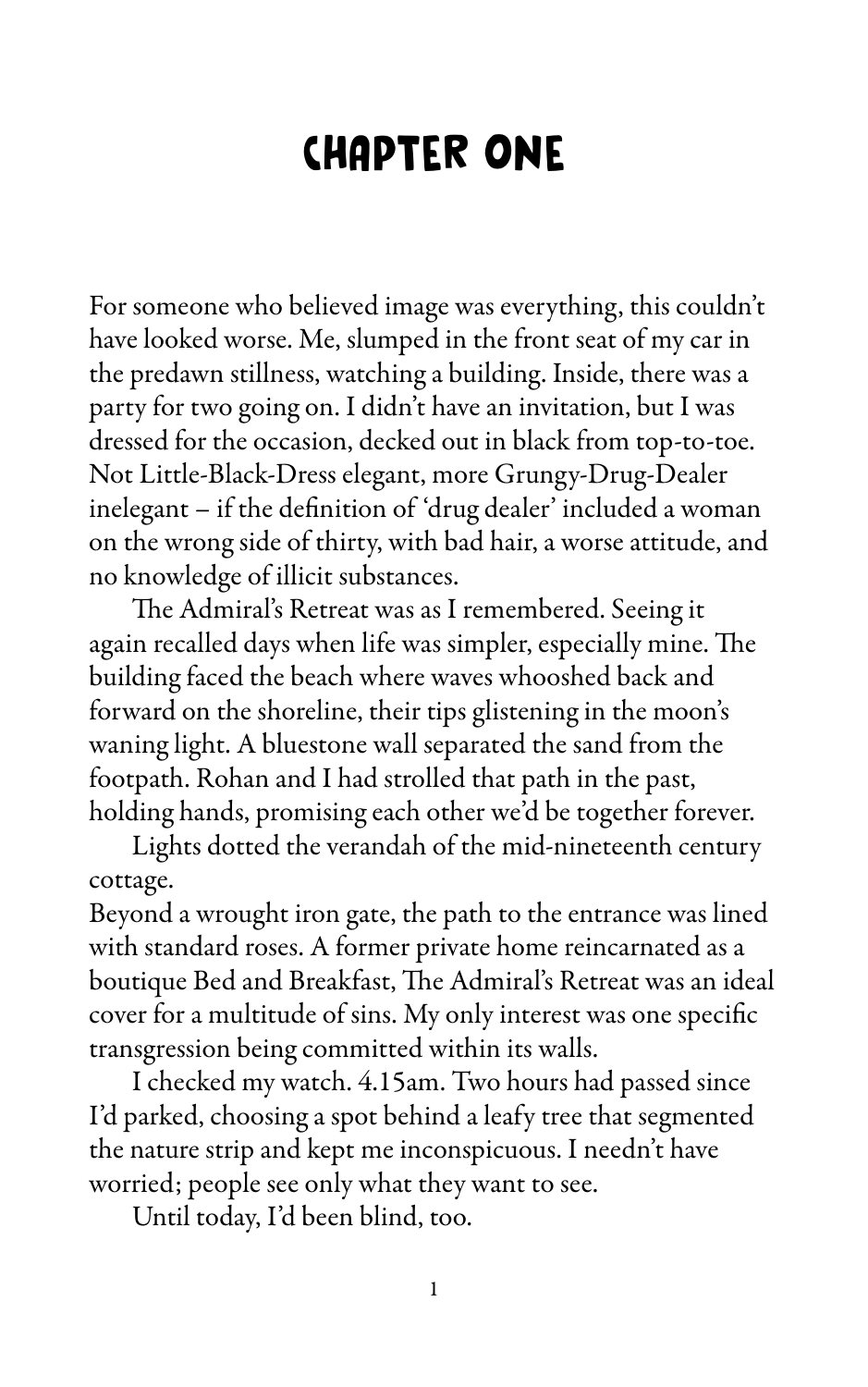My nether regions were numb and I shifted constantly to wake them. This was what came of working all day and running a surveillance mission in the early hours of the morning. Your bum goes to sleep, although your brain never stops.

I poured coffee from a thermos into a plastic cup and took a sip.

The hot liquid scalded my tongue and I jumped. Coffee spilled between my thighs. I sat glumly in the puddle and rubbed my gritty eyes, then lowered the window to let in cool air. I had a mission to complete. A mission that had started around twentyfour hours earlier when Draga had waddled through the rear door, carrying her canvas tote and a bulging bag of groceries.

The pinnacle of housekeepers, Draga was old enough to be my mother. With more energy than a six-year-old on a sugar rush, she could kill a germ at forty paces. She'd arrived to do her daily clean-vacuum-bleach-cook routine early enough to make breakfast for me, served with a side order of unsavoury news.

'Good morning, Missus Jac.'

As I switched on the coffee machine, Draga put down her load, then bumped me aside with her hip. The kitchen was her territory and she asserted it at every opportunity. 'I fix coffee, then I make the strangled eggs for you.'

Draga's English wasn't great. She didn't know her 'you' from her 'your', disregarded plurals, confused pronouns, and considered correct tense optional. Every day, I had to pick through her convoluted sentences. Still, she was a sunny presence in the house and, although I would never tell her, I missed her on the weekends. Our offbeat conversations had become part of my life.

Soon she was clashing utensils like a discordant one-woman band, muttering in Croatian. My Croatian was negligible, but I'd learned enough to know there was something on her mind. It didn't stop her dishing up the goodies. In the short time it took to pack my work bag, she'd set out a plate piled high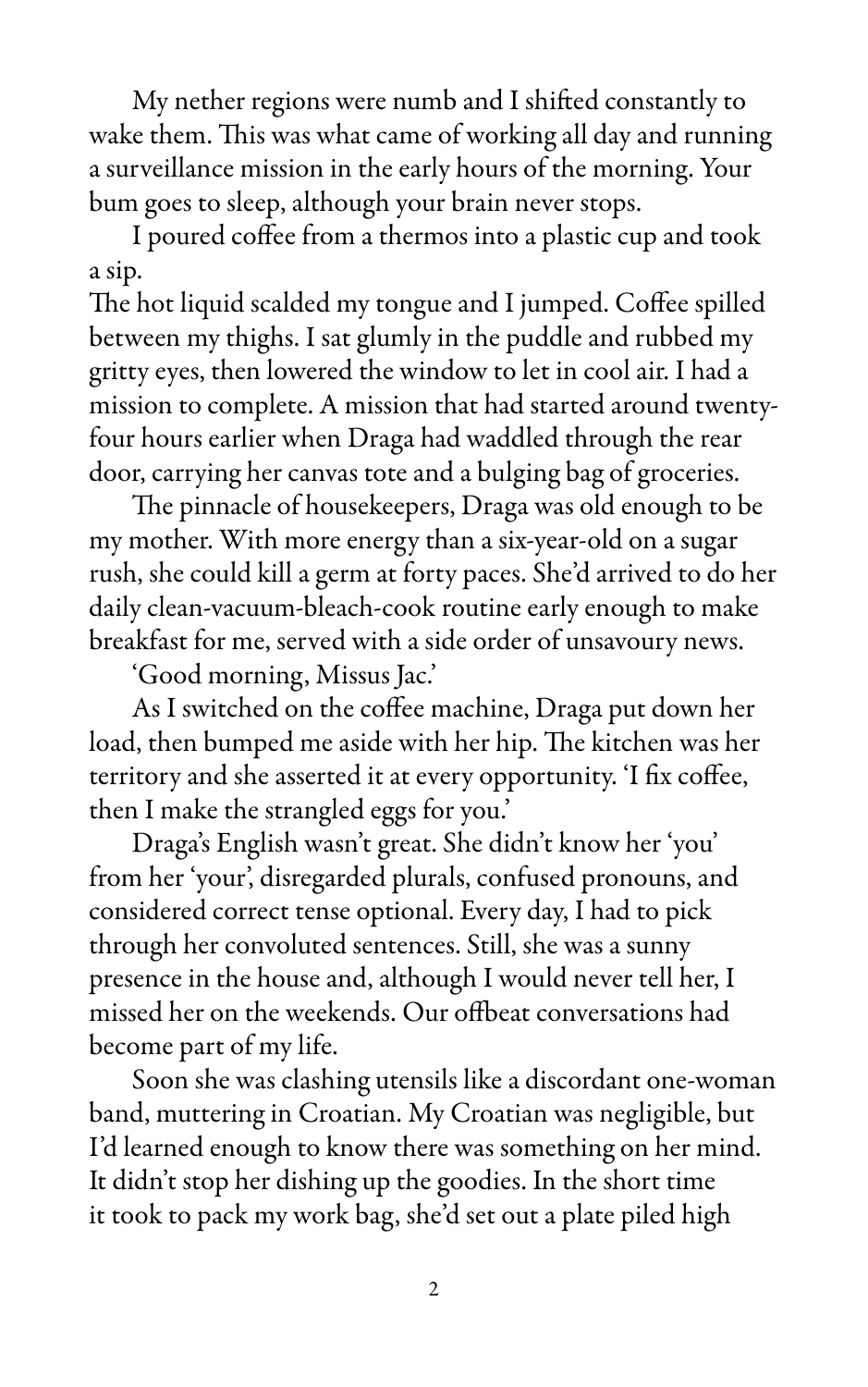with fluffy scrambled eggs and two slices of perfectly toasted sourdough bread.

Hiring Draga had turned out to be one of my better recruitment choices. As the owner of All Class Recruitment – a name I chose to reflect the ethical and reliable service my company provided – I took pride in picking the best person for the job.

While I scoffed breakfast, she unloaded the dishwasher. 'Mister Ruin be home tonight?' she asked, stacking plates into the cupboard with a little more force than usual.

'That's what he said when I spoke with him yesterday.'

Knowing I treated coffee as a nutrient, Draga poured me another large mugful and a demitasse for herself. Her face creased in consternation. 'You husband be gone many nights.'

'Why are you so worried?'

'Why you not be worry? That man go more meeting than Prime Minister.'

'Stop fussing.' True, the number of overnight meetings Rohan attended had increased, and he was preoccupied when at home. He stuck to his study, mobile phone glued to his ear and paperwork scattered across the desk. But Rohan's work ethic had been one of his most attractive traits. 'He's running a large firm, Draga. I understand why he's away so often.'

'You think this good thing?' She slipped on her glasses and blinked rapidly. Her eyes magnified through the lenses, giving her the appearance of an owl.

One with grey curls and an abundance of off-centre wisdom.

A fork-load of eggs stopped midway to my mouth. 'What?'

'I think long time if I should say. I think da, no, da, no. Up, down like toilet seat.'

'What?' A clump of egg tumbled off my fork and splattered onto the bench.

Draga pounced to wipe it away and expelled a resigned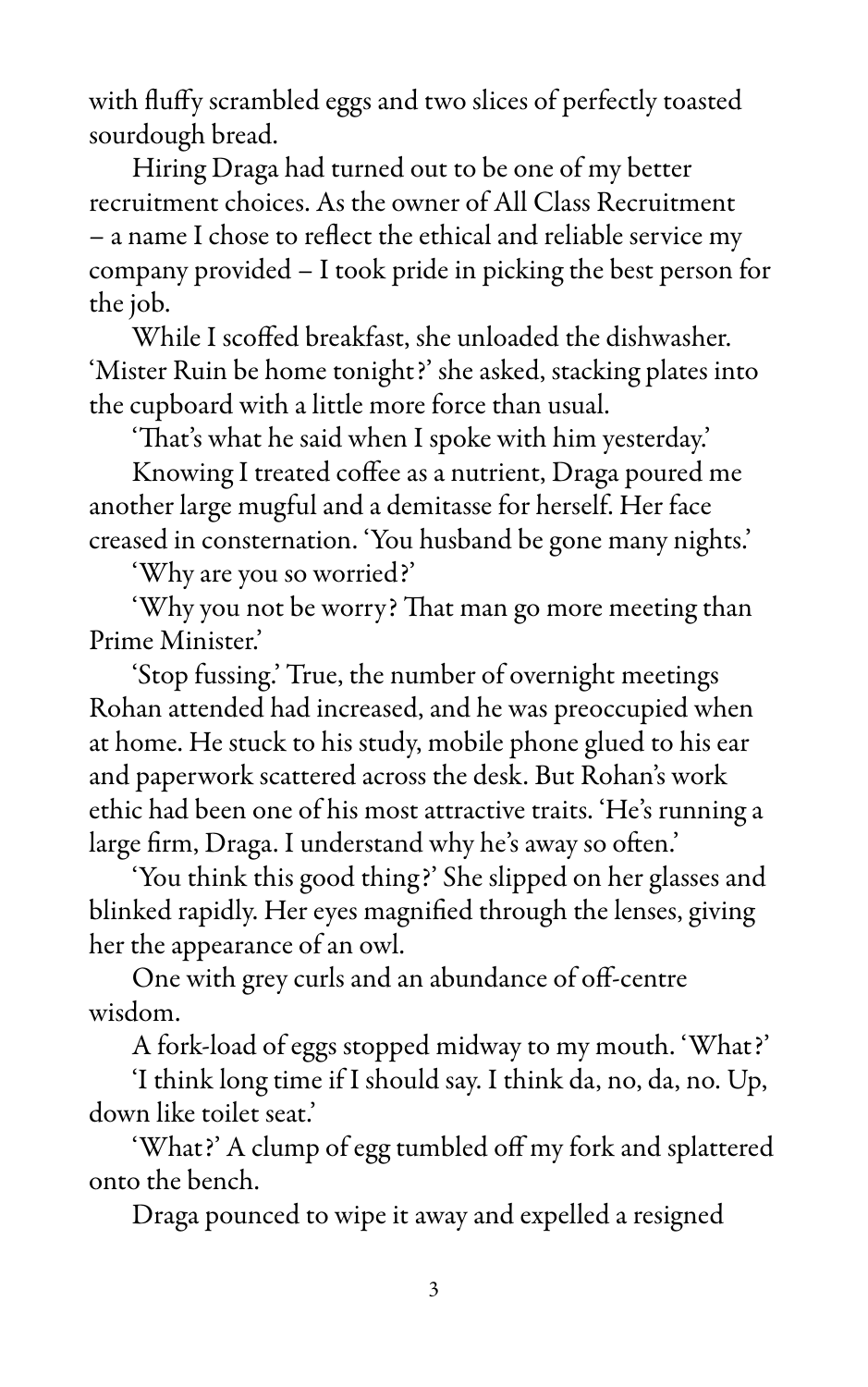sigh. 'Bah! I show you.'

She fetched a laundry basket. From a jumble of clothes, she retrieved a pair of tiny men's briefs. She held them in front of her and stretched the waistband. 'Mr Ruin buy like this. All new. So small, I not know how he cover his business.'

Granted, jockettes weren't Rohan's typical choice. His taste was more conventional. Cotton boxers. Usually grey. Usually boring.

'So?' I paused, trying to recall the last time I'd seen Rohan in his underwear.

Draga's eyes narrowed. Her shoulders sagged, affirming her disappointment with my lack of insight. 'You smart lady, but not today. Man buy new underpants for one reason.'

'If you're implying Rohan is up to something, you're wrong. Why would he be? I'm a good wife and a good stepmother to his son. I keep the household running. We're happy.'

Draga crossed herself and looked to the heavens. 'Forgive me to say this, Missus Jac. Three thing.' She raised four fingers and began a countdown. 'One, you not go nowhere with Mr Ruin for long time. Two, you not like the boy much. Three, I the one who make everything in this house to run good.' She glanced at her uncounted pinkie finger and abruptly brought her hand down.

Bad maths aside, I hated it when she was right, although it was a little unfair to bring 'the boy' – my teen stepson, Anthony – into the equation. Rohan and I hardly saw him. Still, I wasn't ready to concede anything.

'Rohan loves me,' I said, but my conviction had developed a hairline crack.

'You not count the chicken if is burning in oven,' Draga said.

'What the hell does that mean?' I threw her a challenging look. 'Anyway, how is this any of your business, Draga?'

'I with you long time, Missus Jac. You always my business.'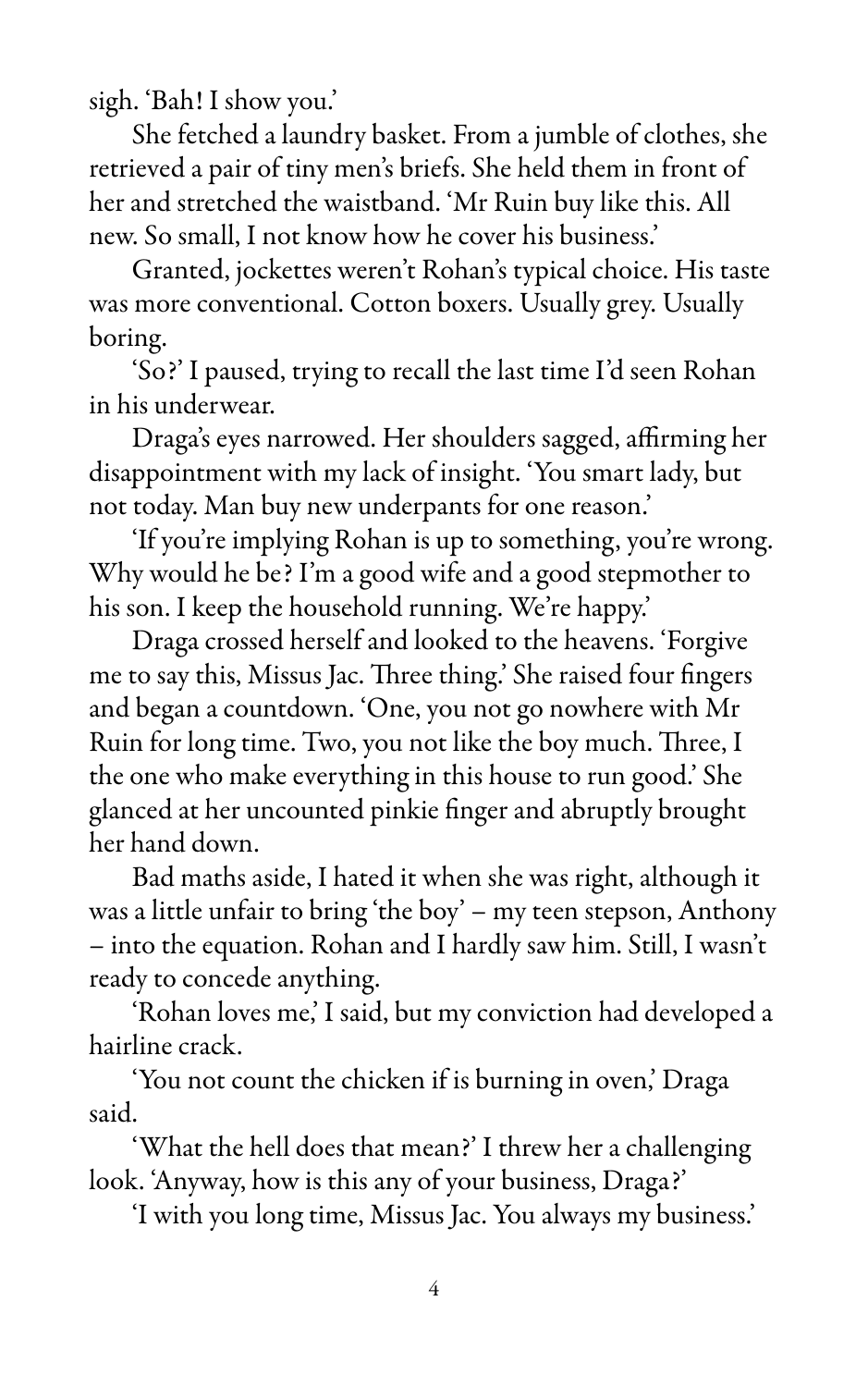For the last four-plus years, Draga had had the full run of our domestic world. She'd washed my husband's – and my – underwear for a substantial portion of our marriage. A certain level of intimate knowledge had to be assumed. This had to be just another of Draga's crazy notions. But she wasn't cruel and would never say anything to hurt me.

Okay, so Rohan had bought new underwear. And he was absent more often and for longer than usual. His mobile chirped every few minutes, although he tended to end calls and pocket it whenever I came into the room. None of it proved he was having an affair.

I took a swig of coffee, my lipstick leaving a cutthroat red slash on the cup rim as a small cloud of doubt gathered.

Draga reached into her apron pocket, extracting a business card. Her eyes grew dark as she offered it with stubby fingers. 'I not want to give you this, but I must. I find in Mr Ruin pocket when I wash shirt.'

I snatched it and ran my finger over the raised lettering, embossed on silky paper stock and bearing an address printed in gold – The Admiral's Retreat. It was once our favourite getaway. Memories of lazy Sunday morning beach walks with Rohan flooded back. My hand trembled as I flipped over the card to see a message written in an unfamiliar script.

Darling, I've booked the night of Wednesday 15th for our anniversary celebration.

The signature was a large cursive 'J' followed by a string of kisses.

Anniversary. I stared at the word.

'Fifteen is today,' Draga said.

'I don't need a calendar,' I said. My mouth had gone dry.

Her gaze softened. 'Missus Jac, you be kind to me when I look for work. I look many years, but no one want give me job. But you do. You help me much. I like look after you. I not like you be hurt but is better you know before is too late.'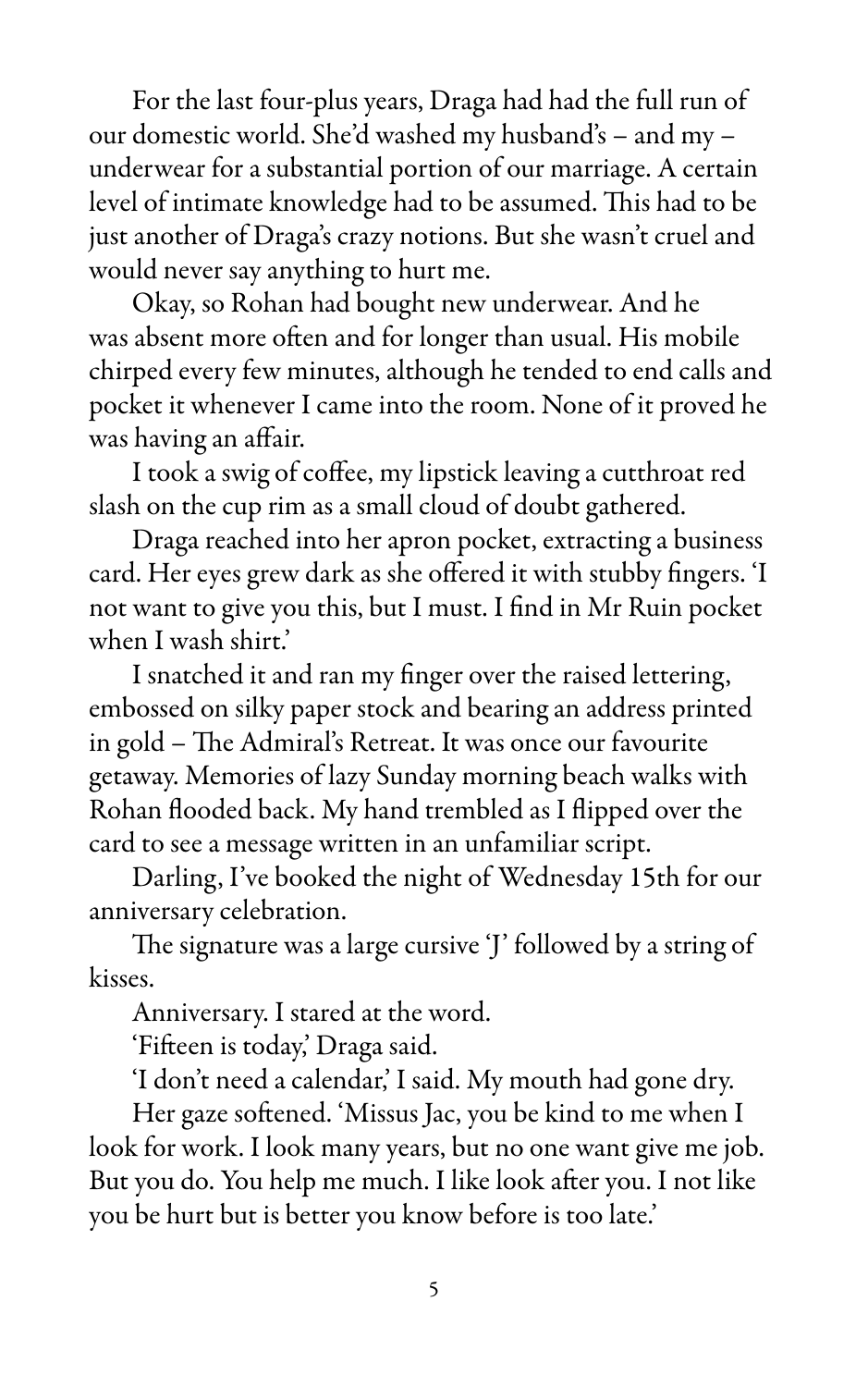It was already too late. My life was a cliché based on the notion that all cheating husbands invest in new underwear.

Draga set her mouth like a hyphen and fetched a broom. It was her cleaning weapon of choice and she had a collection of them. Her favourite was a blue, bristled one with a dark, wooden handle. She clung to it when she had a problem to solve, claiming she could think better while holding it. Her knuckles tensed around the handle as she waited for me to speak.

'I hate it when you're right,' I said.

'Sometime, me, too.' Draga wrapped a thick arm around my shoulder and pressed her head against mine.

There was no going back. I should know the problem with any contract is the fine print. A marriage contract was no different and I hadn't read all the terms and conditions before I'd signed on the emotional dotted line. The 'out' clause had been revealed by those few words written by my husband's lover. A lover he'd been with long enough to celebrate an anniversary. The hurt went all the way to my bones.

I had to see it for myself, which is why I now had my gaze glued to the front door of The Admiral's Retreat, waiting on the painful proof.

I leaned against the headrest, closed my eyes, and drifted. A dog barked from behind a nearby fence. I sat up, disoriented, and checked the time. Only three minutes had passed. I sighed. This was torture. I wished Rohan would hurry up and come out.

On cue, the front door opened, and light flooded out onto the verandah. I bolted upright, raising the opera glasses I'd included in my surveillance kit. I hadn't used them since Rohan and I saw La Bohème years ago. Now the lorgnettes confirmed my life had more drama than Puccini could ever have composed.

Rohan was silhouetted by the light. Twelve years older than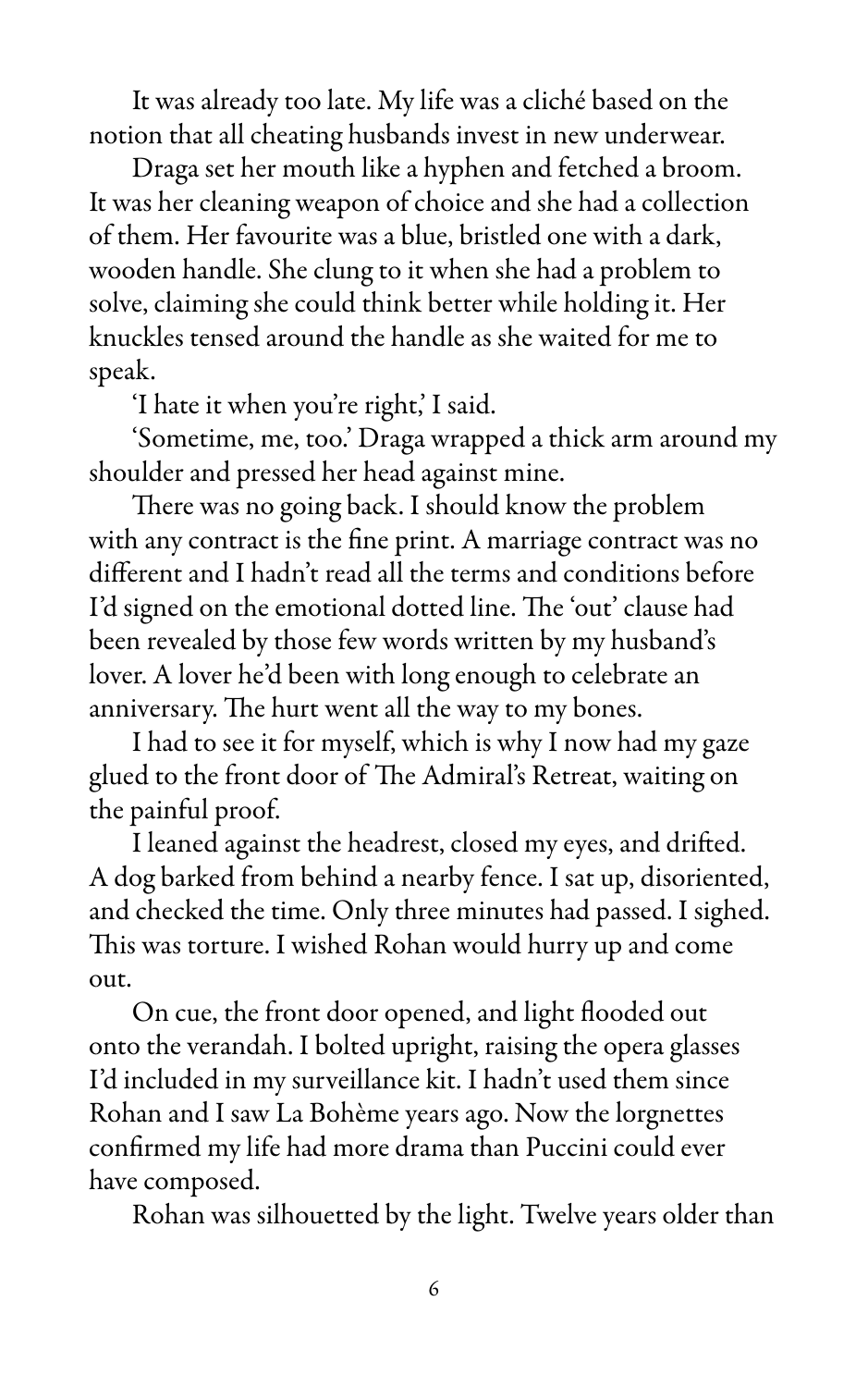me, he was tall, with a strong jawline and salt-and-pepper hair at his temples that branded him 'distinguished'. He stepped out in his dark business suit, clutching his briefcase and a small overnight bag. A woman followed him out.

I peered through the lenses, assessing her features, prepared for what I'd imagined his lover to be – tall, blonde, and youthful. She was the opposite – short, redheaded, and old. Okay, she wasn't quite pension-worthy, but I guessed older than me by a good fifteen years. That made her older than Rohan.

He hugged her. She raised her face and they kissed. He helped her shrug on a jacket, button it, then kissed her again. It looked so effortless, so normal. So damned … practised.

I bit my lip and tasted blood.

A cab drew up at the entrance. Rohan held the woman for another long squeeze before he slipped into the front passenger seat. The cab's interior light illuminated his smile as he waved goodbye. Exhaust streamed into the cool air as the cab accelerated away and turned at the end of the street.

The woman began to walk towards my car.

I ducked, hitting my head on the steering wheel. Ouch. I counted. One, two, three, and reached ten before daring to peek over the dashboard to see her pulling away in a white Toyota Corolla parked a few spots ahead of me. Had I known it was hers, I would have keyed the damn thing. As an investigator, I was clueless.

For once, I was unsure of what to do. Confrontation wasn't in my nature, which was why I was hiding in the car, parked behind a tree. A self-respecting woman would have marched up to Rohan and kicked him in his new jockettes. Not me. My first reaction was denial, followed by rationalisation. I could be misinterpreting what I'd seen. It could have been a business meeting, a passing phase, an hallucination. I slapped my forehead. They've had an anniversary, idiot. Worse, Rohan had taken her to a place special to us. She wasn't only stealing my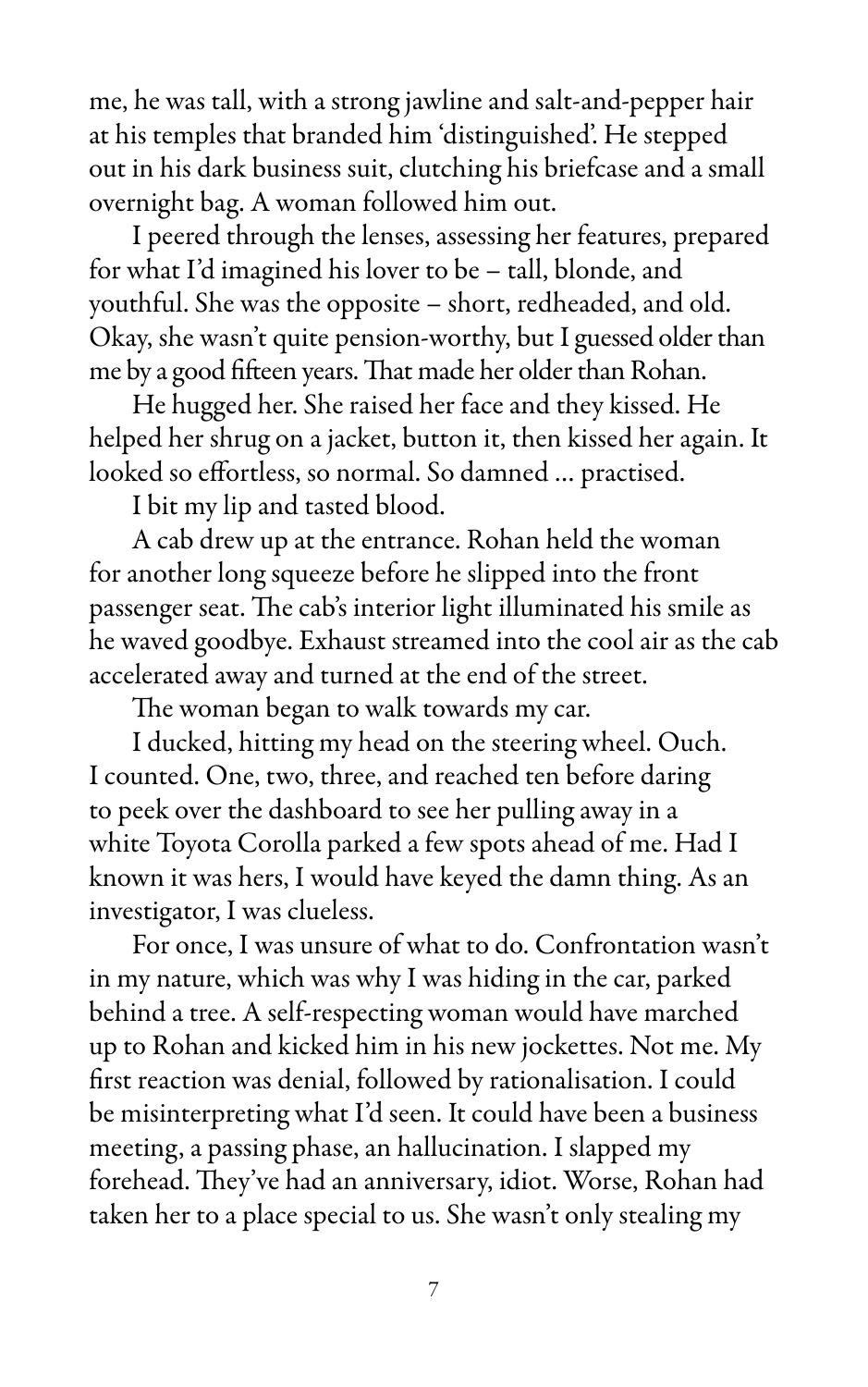husband – she was stealing my memories.

I needed to know a whole lot more before I decided what to do: who she was, how they met, and what she could offer Rohan that I couldn't. What was Rohan planning to do? Was my marriage over? First, I'd find out where Rohan's lover lived. I started the engine and, with my cap pulled low, I followed the Toyota.

On the open road, I surrendered to tears, remembering how in love I'd been in those early days. After years of too many firstbut-last dates, I'd met 'the one'. We had business in common. He was charming, handsome, and filled my days with flowers, nice restaurants, and surprise gifts. Two months later, he slipped a ring with a diamond the diameter of a five-cent coin on my finger. A circle of diamonds in a wedding band followed a month later. It happened so fast, I was giddy.

That was only five years ago, but now it seemed a lifetime.

I trailed the Toyota along the meandering beach road, through the suburbs. My grip on the steering wheel was so tight, the stones in my wedding ring cut into my finger. Its solitaire partner was now worth little more than the five-cent coin it resembled.

The woman's car slowed. In the distance, a garage door went up on a white, rendered house with a sea view balcony across the upper level. I pulled over, near enough to see the car swing into the garage and disappear behind the descending door. The street stilled again.

Watching my rival's home, my internal critic's voice was louder than usual, chanting how unlovable I was. The bump on my forehead pulsed. A long time passed, then a priority one message from my bladder urged me to restart the engine. I hung a U-turn and sped home. I wanted my bed and my doona. I wanted to hide from Rohan's betrayal and everything else I couldn't control, including my spinelessness.

Everything Draga had noticed about our relationship